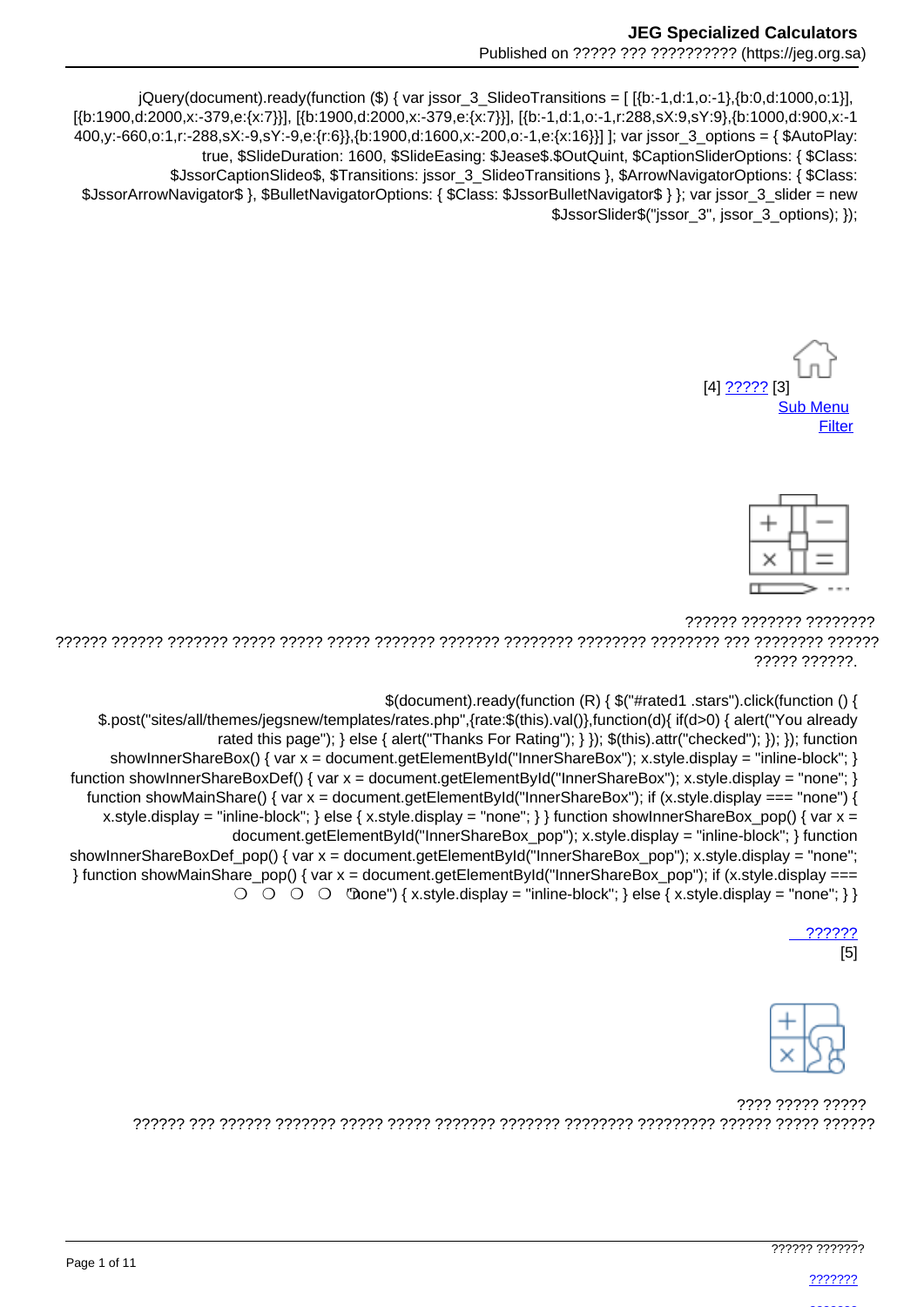| Personal Savings Calculator<br>Use this Personal Savings Calculator to determine how much it will take to reach yo<br>income and the interest rate of your savings. |                                       |  |
|---------------------------------------------------------------------------------------------------------------------------------------------------------------------|---------------------------------------|--|
| Age*                                                                                                                                                                | How much money do you have saved now? |  |
| 25                                                                                                                                                                  | 500                                   |  |
| Provide an approximate interest rate: (Enter 0 if none)                                                                                                             |                                       |  |
|                                                                                                                                                                     | %                                     |  |
| Calculate                                                                                                                                                           |                                       |  |
|                                                                                                                                                                     |                                       |  |

## $[6]$ 77777 77777777 7777777



[6] ???????? ????!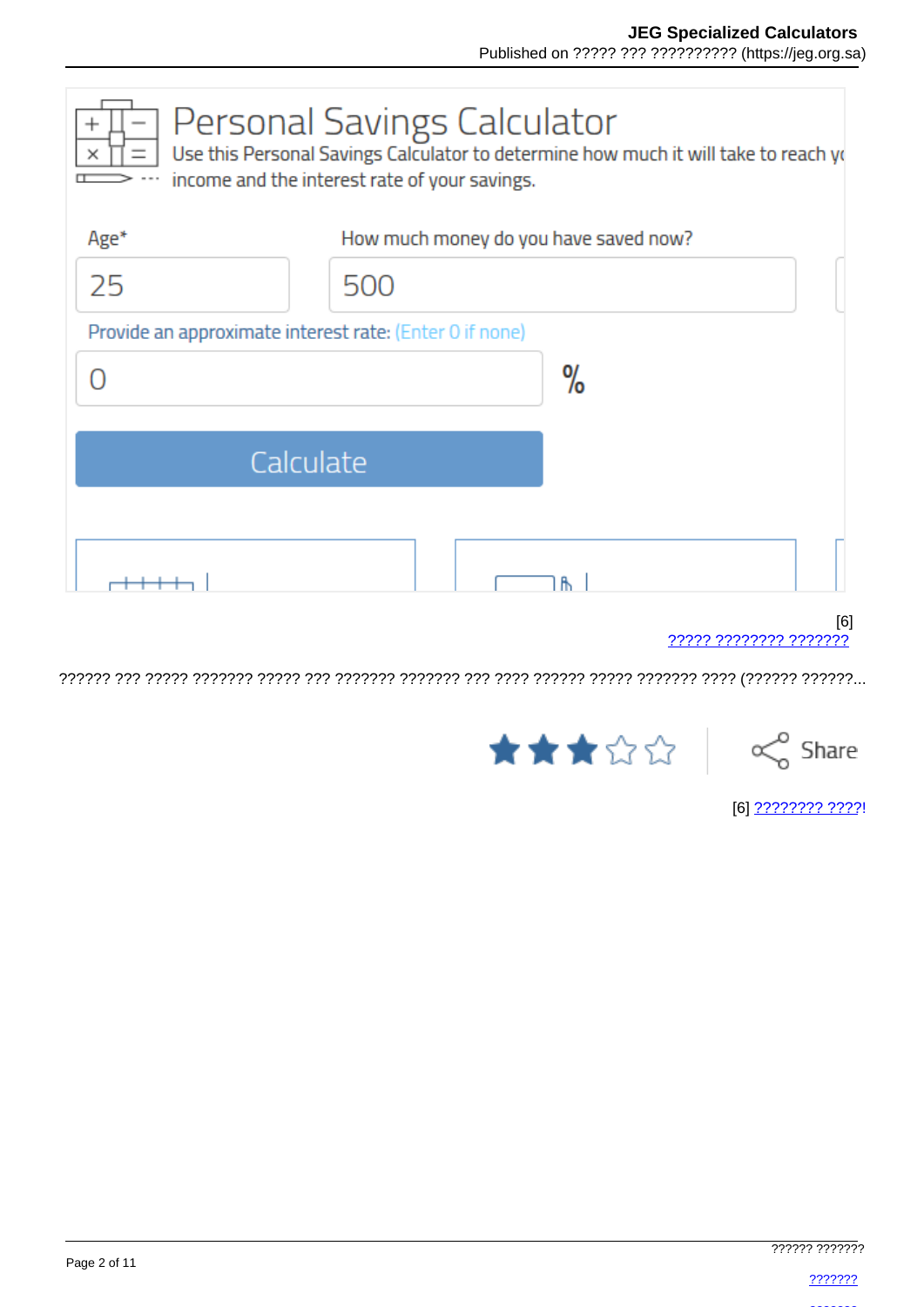| Personal Budget Calculator<br>÷<br>Ready to start budgeting? Use this calculator to create your personalized spending<br>$\times$ |                           |
|-----------------------------------------------------------------------------------------------------------------------------------|---------------------------|
| Enter whole amounts (no fractions).<br>Do not use commas in values of 1000 or more                                                |                           |
| Income<br>.                                                                                                                       |                           |
| <b>Monthly Gross Earnings</b>                                                                                                     | <b>Monthly Net Income</b> |
| Taxes (tick if applicabale):                                                                                                      | 171                       |





[7] <u>???????? ????</u>!



???? ????? ????????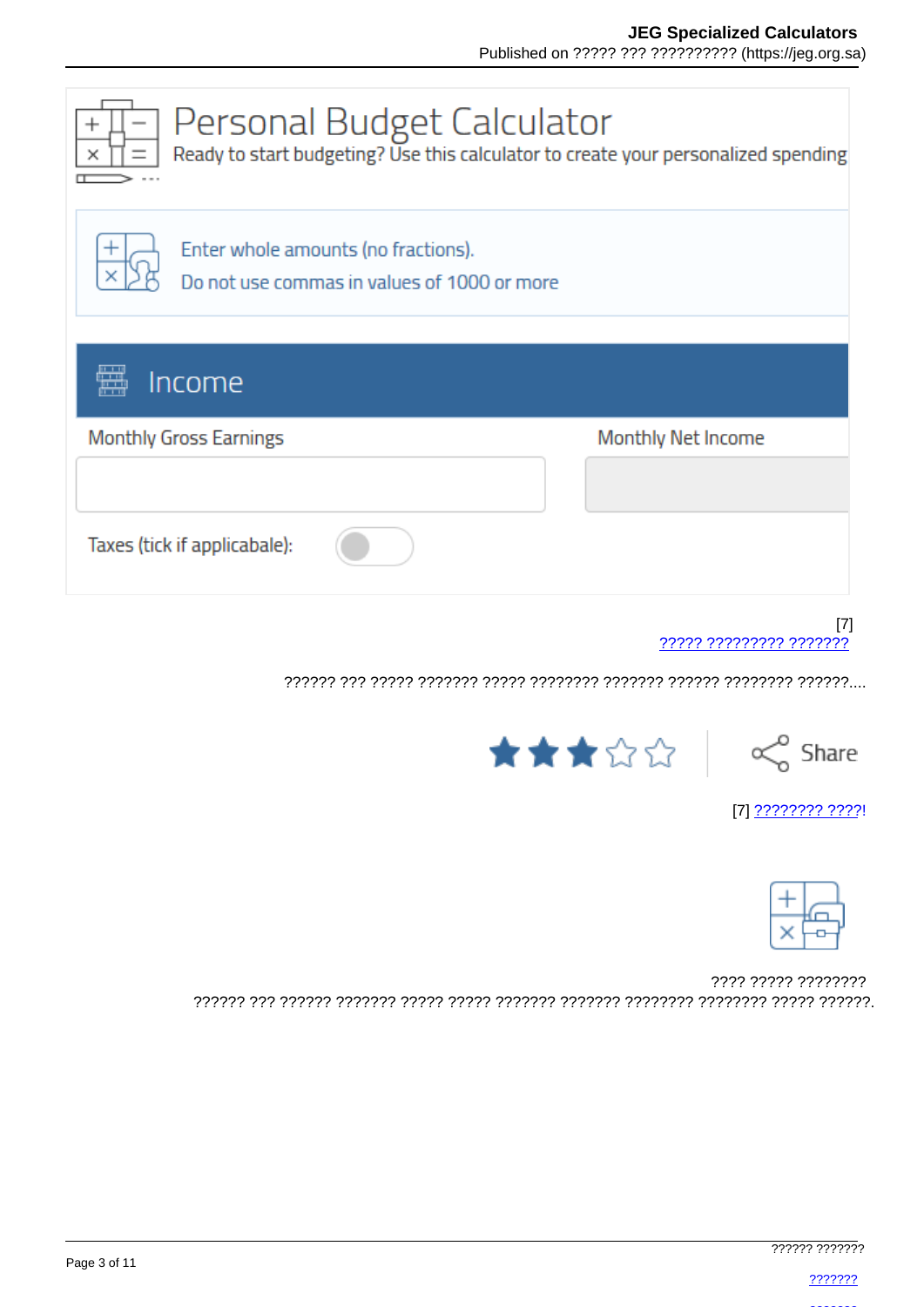





[8] ???????? ????!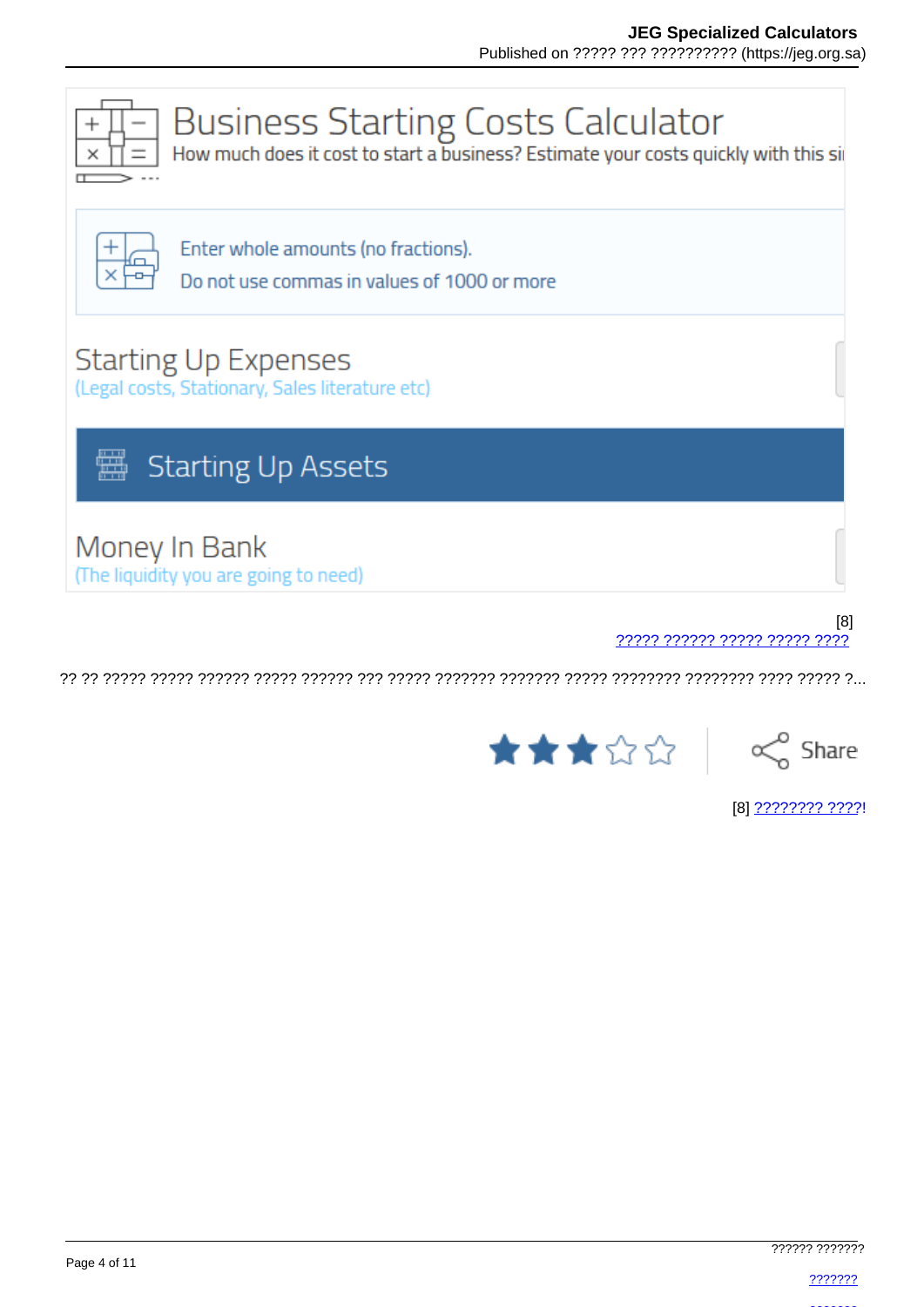

## **Break-Even Calculator**

Break-even analysis is an expected component of most business plans, especially f

helps determine your company's break-even point, the amount of revenue you nee

variable costs



Enter whole amounts (no fractions). Do not use commas in values of 1000 or more

**Fixed Costs** 

Variable Costs (per unit) (A unit can be a product or service you are selling)

Selling Price (per unit)







[9] ???????? ????!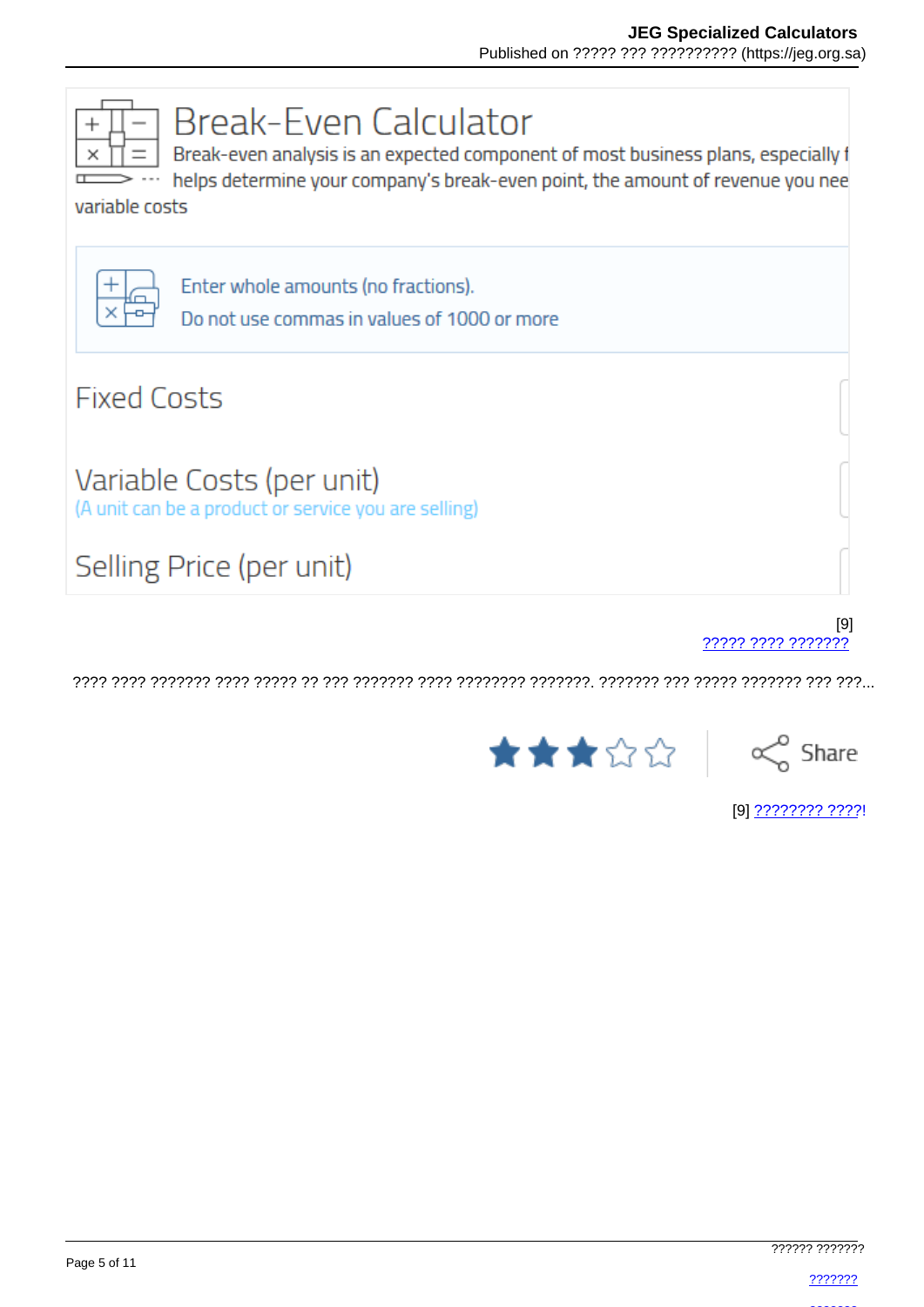| Discounted Cash Flow Calculator<br>+<br>Analysts use discounted cash flow to explore the time value of money. Essentially,<br>×<br>same amount of money tomorrow. Explore this concept and the related idea of the<br>useful business calculator. |                   |                                                                            |  |
|---------------------------------------------------------------------------------------------------------------------------------------------------------------------------------------------------------------------------------------------------|-------------------|----------------------------------------------------------------------------|--|
| Enter whole amounts (no fractions).<br>Do not use commas in values of 1000 or more                                                                                                                                                                |                   |                                                                            |  |
| Cash In Flow                                                                                                                                                                                                                                      |                   | Initial Investment                                                         |  |
| 100000                                                                                                                                                                                                                                            |                   | 250000                                                                     |  |
| (The revenue expected in the specified period)                                                                                                                                                                                                    |                   |                                                                            |  |
| After This Many Years                                                                                                                                                                                                                             | Discount Rate (%) |                                                                            |  |
|                                                                                                                                                                                                                                                   | 15                |                                                                            |  |
|                                                                                                                                                                                                                                                   |                   | <u>(Dick margin bu which the cach will loce come of its value Le g.in)</u> |  |

[10] 22222 222222 222222 2222222



[10] ???????? ????!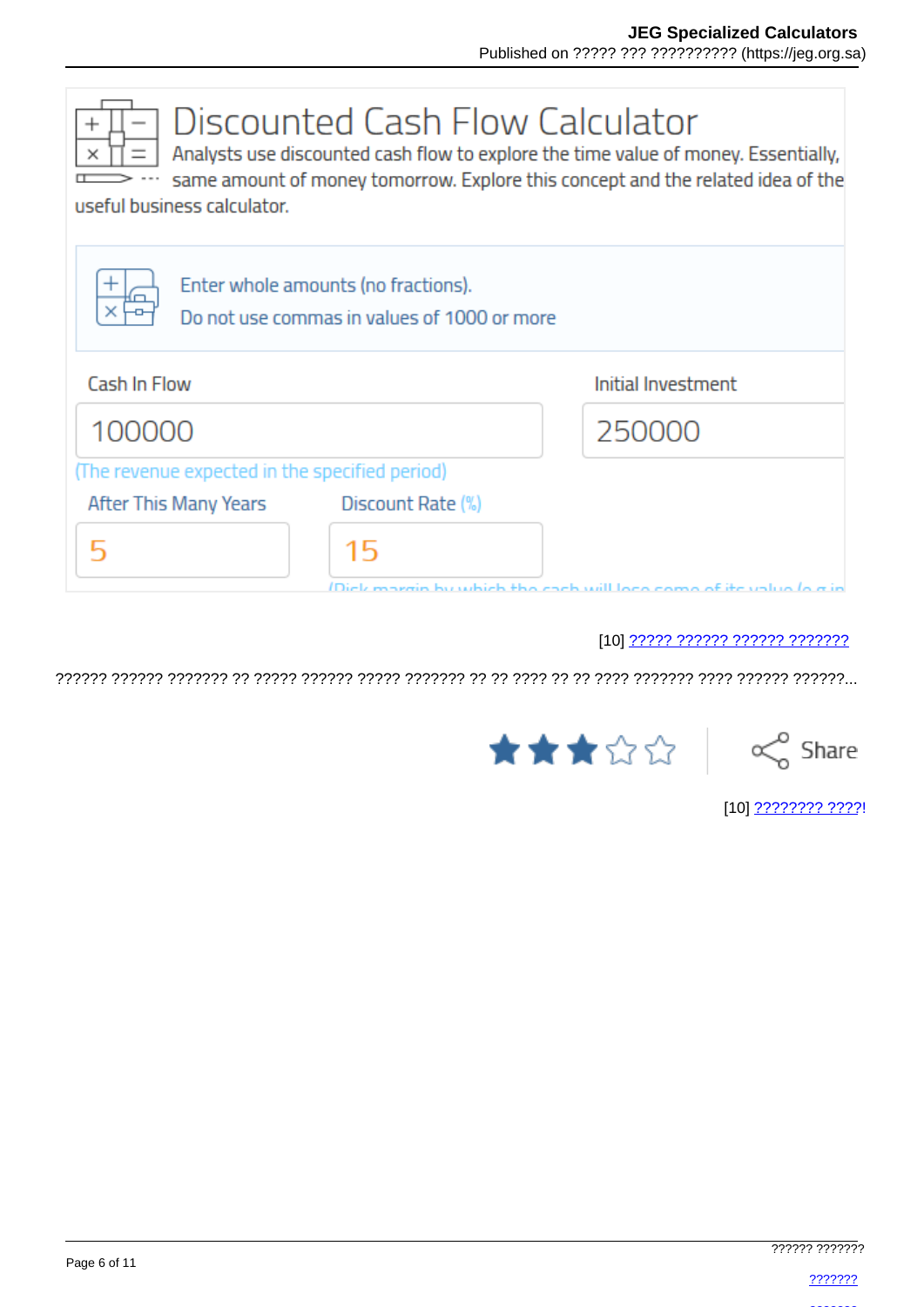

 $[11]$ ????? ????????? ????????





[11] ???????? ????!

777777 777777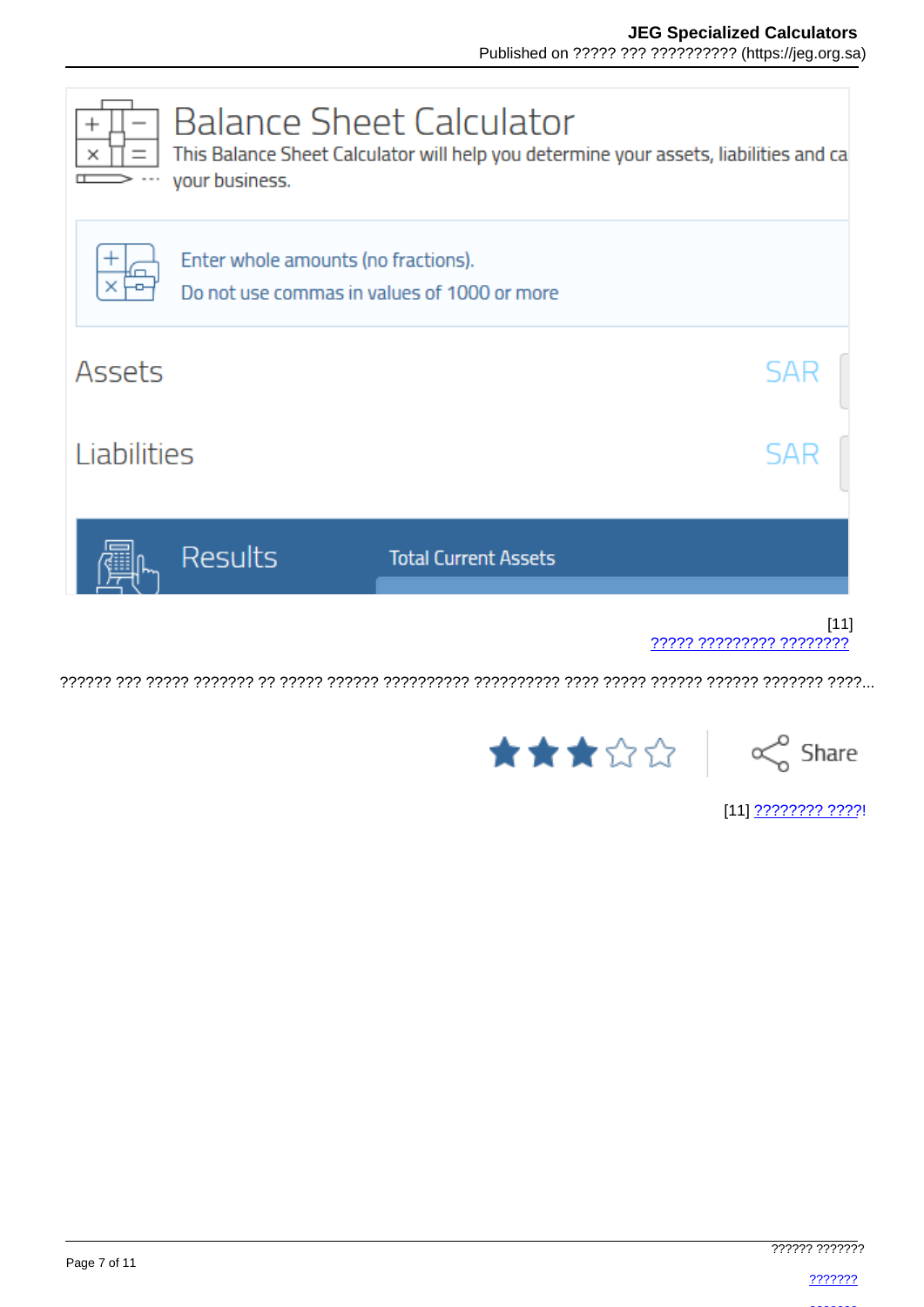| <b>Profit and Loss Calculator</b><br>+<br>This calculator will help you calculate the profit and loss of your business.<br>× |                         |
|------------------------------------------------------------------------------------------------------------------------------|-------------------------|
| Enter whole amounts (no fractions).<br>Do not use commas in values of 1000 or more                                           |                         |
| .<br>Income<br>1 I 11                                                                                                        |                         |
| <b>Total Sale (SAR)</b>                                                                                                      | Less Cost of Sale (SAR) |
|                                                                                                                              |                         |
| Gross Profit (Loss) (Tax Exc) (SAR)                                                                                          |                         |
|                                                                                                                              |                         |

## [12] ????? ????? ?????????



[12] ???????? ????!

?????

????? ?? ???? ?????

??? ?????

?????????

???? C2C (?????)

??????? ??????? ?????????

???????

2222 2222222 (22222)

22222 2222222

777777 7777777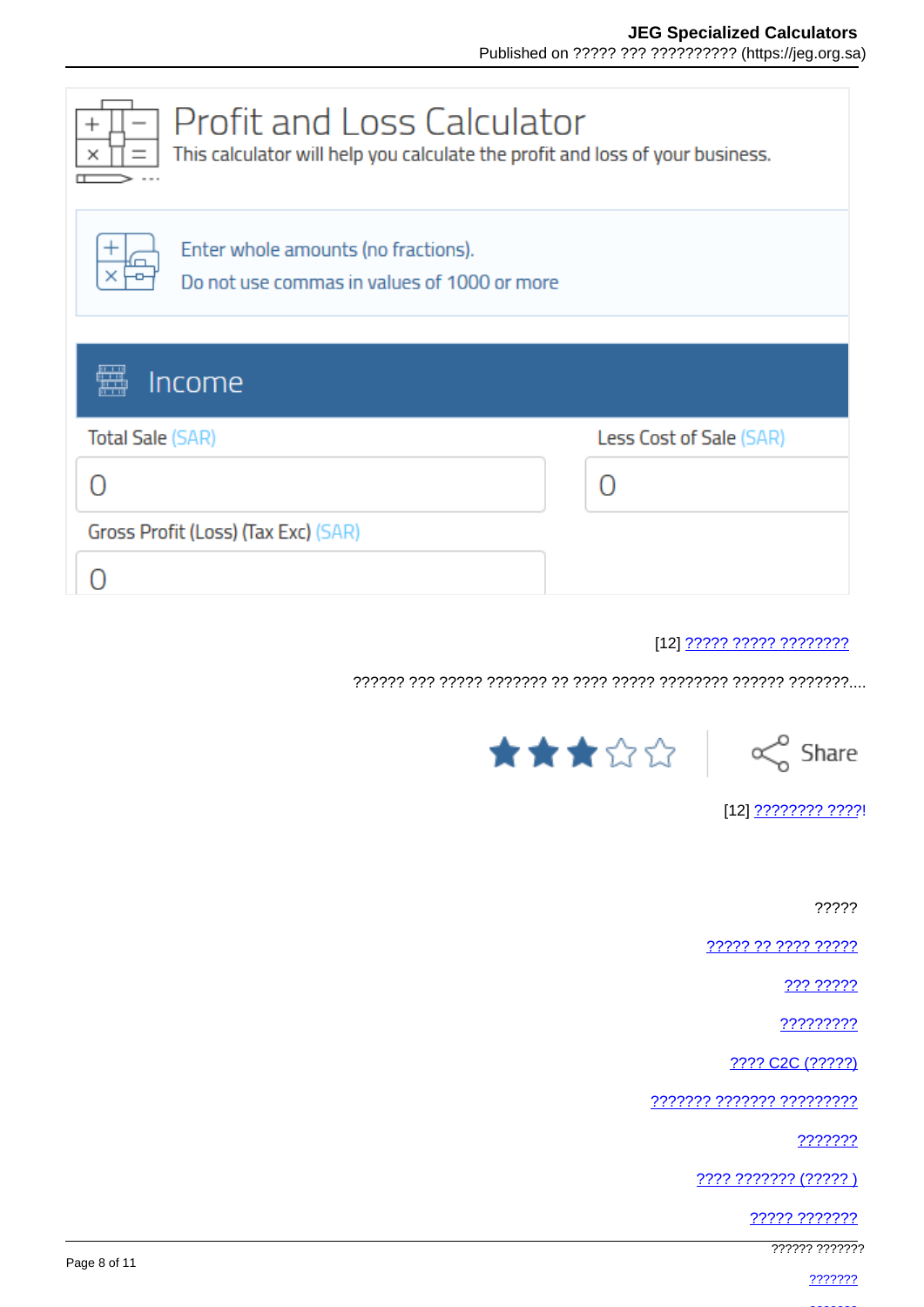???????

## <u> ???? ????? ????????? ???????</u>

<u>???????? ??????????</u>

????????? (?????)

????? ????????

?????? ????????

????????

???? ???? ??? (????? )

222222 2222222

2222 2222222

?????

<u> ????? ?????? ????? ????? ????</u>

????? ???? ???????

77777 777777 777777 7777777

77777 777777777 77777777

22222 22222 22222222

????? ????????? ???????

????? ???????? ???????

?????

???? ?????

???? ???

?????

<u>??????? ??????????</u>

????????? ??????????

?????? ???????

????? ????????

?????? ????????

777777 7777777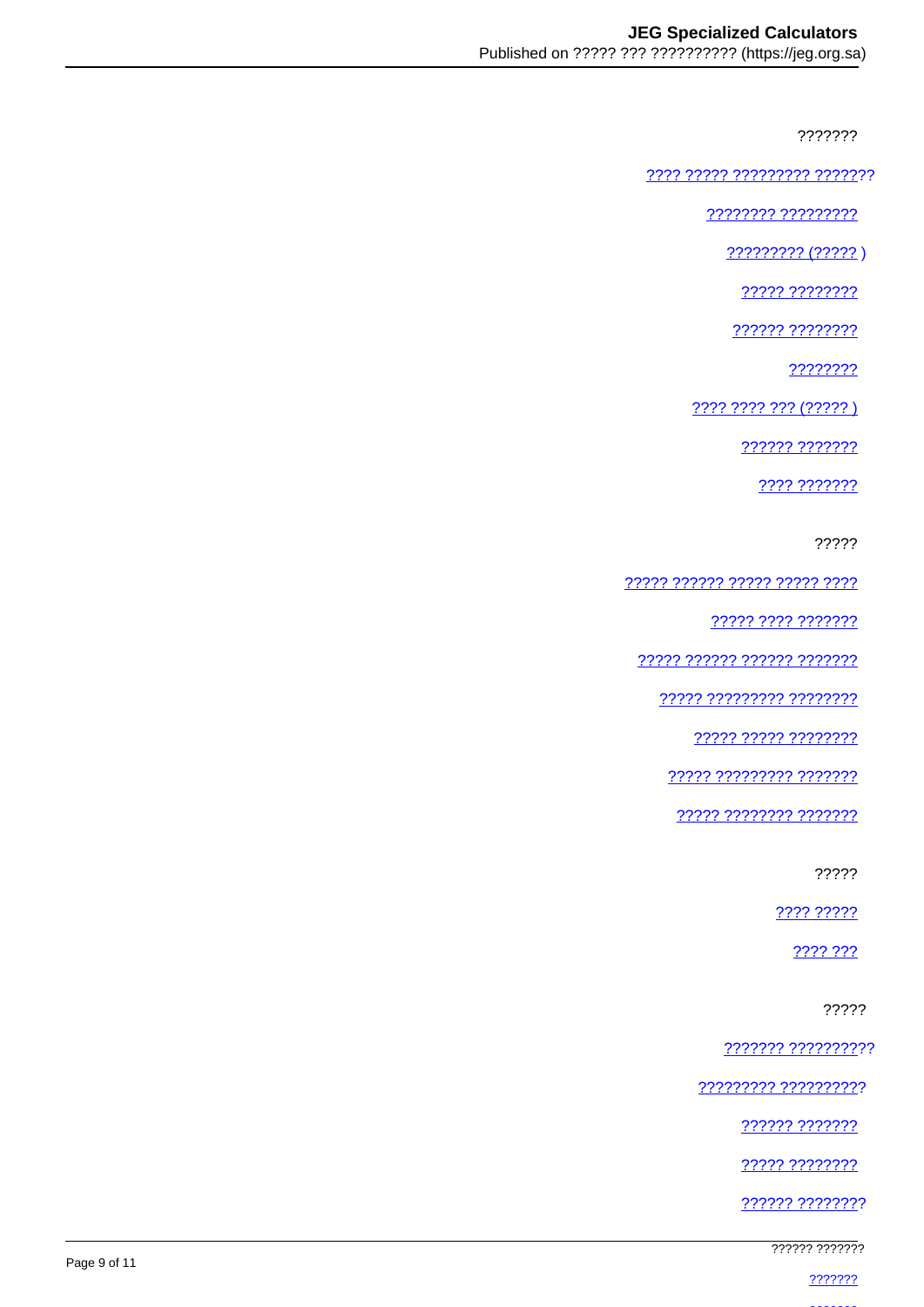????? ?????

22222 2222222

?????? ?????????

??????

English

???????

?? ???????

 $?? ???$ 

2222222

???????

????? ????????

<u> ?????? ????????</u>

<u> ???? ????????</u>??



???? ?????? ?????? © 2018 ????? ??? ??????????

https://jeg.org.sa/?g=ar/calculators/home Source URL:

|               | .<br>$\sim$ $\sim$ |  |
|---------------|--------------------|--|
|               | <b>Links</b>       |  |
|               | ?????? ???????     |  |
| Page 10 of 11 | 2222222            |  |
|               |                    |  |